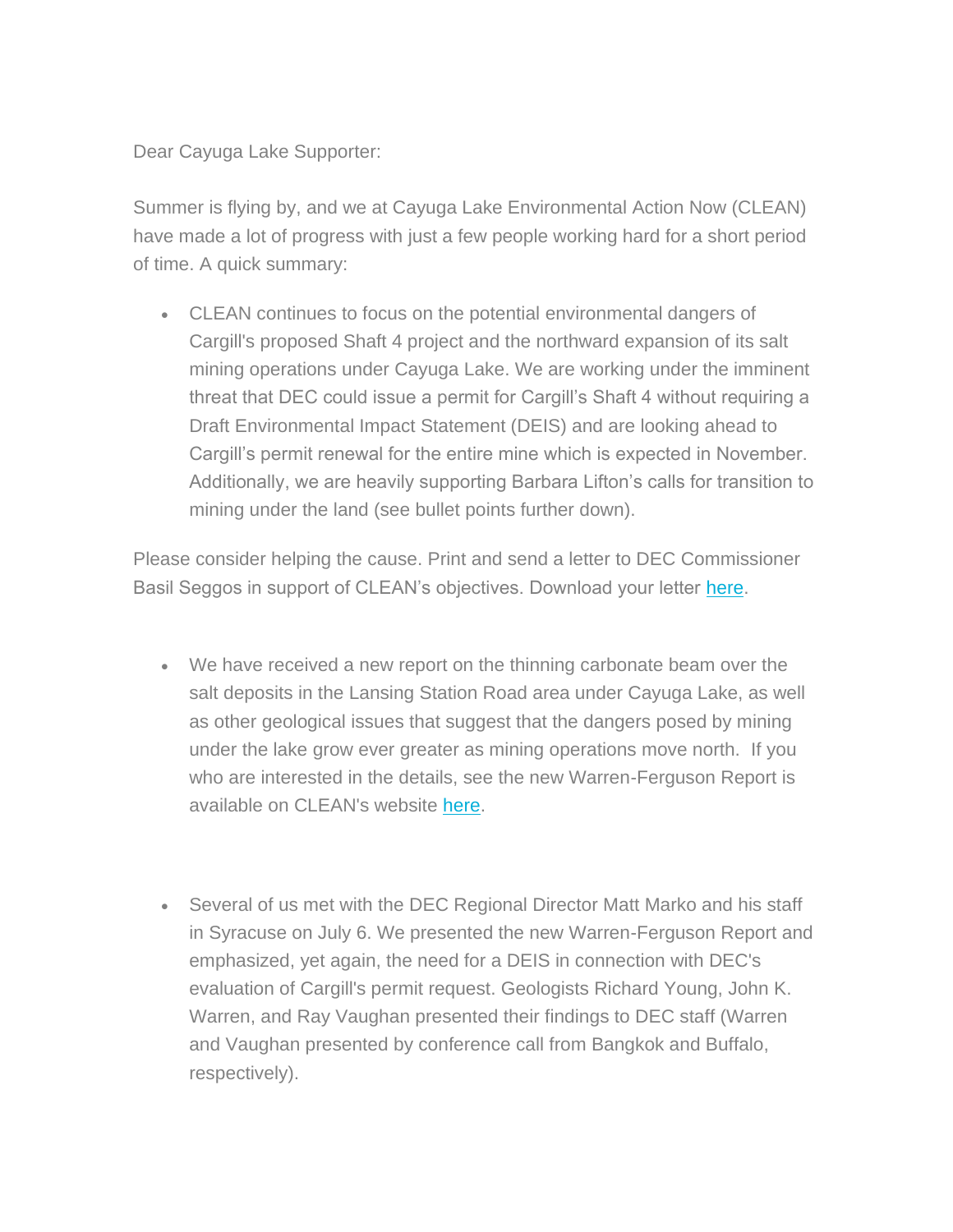- At CLEAN's request, the Town of Ulysses has issued a resolution urging DEC to require a DEIS before making a determination on Cargill's Shaft 4 permit application (see their resolution [here\)](http://www.cayugalake.org/files/all/certified_res_2017-101_reguesting_the_preparation_of_a_draft_environmental_impact_statement_cargill_1.pdf). CLEAN members will attempt to get similar resolutions passed by other municipal boards in Tompkins and Seneca Counties. If you would be willing to introduce such a resolution to your Town or Village Board, please contact CLEAN [\(CayugaLakeEANow@gmail.com\)](mailto:CayugaLakeEANow@gmail.com) for information and guidance.
- As a parallel but separate undertaking, Assemblywoman Barbara Lifton and activist Walter Hang held a news conference on 20 July in which they urged for a moratorium on further permits related to mining salt under Cayuga Lake. They called on Cargill to transition their saltmining over a period of years to mining exclusively under land with no connection to their existing mine under the lake. News coverage can be seen on our [website](http://www.cayugalake.org/content/view/CLEAN) on the right-hand side under "News." Additionally, Toxics Targeting is gathering petition signatures to support Barbara Lifton's request. You can sign that petition [here.](http://www.toxicstargeting.com/MarcellusShale/letters/2017/07/20/coal-letter-to-gov-cuomo-re-salt-mining-under-cayuga-lake)
- On 13 July Assemblywoman Lifton and Steve Englebright, chair of the Assembly's Standing Committee on Environmental Conservation, wrote to DEC Commissioner Basil Seggos, "We urge the Department to enact a moratorium on permits or authorizations and avoid approving activities, which will directly, or indirectly, lead to salt mining under Cayuga Lake… A prohibition on mining under the Lake would not mean an end to mining activities, but would instead focus future salt mining under dry land areas surrounding the lake with more geologic stability."

The Lifton/Englebright letter to Commissioner Seggos can be viewed [here.](http://www.cayugalake.org/files/all/cargill_letter.pdf)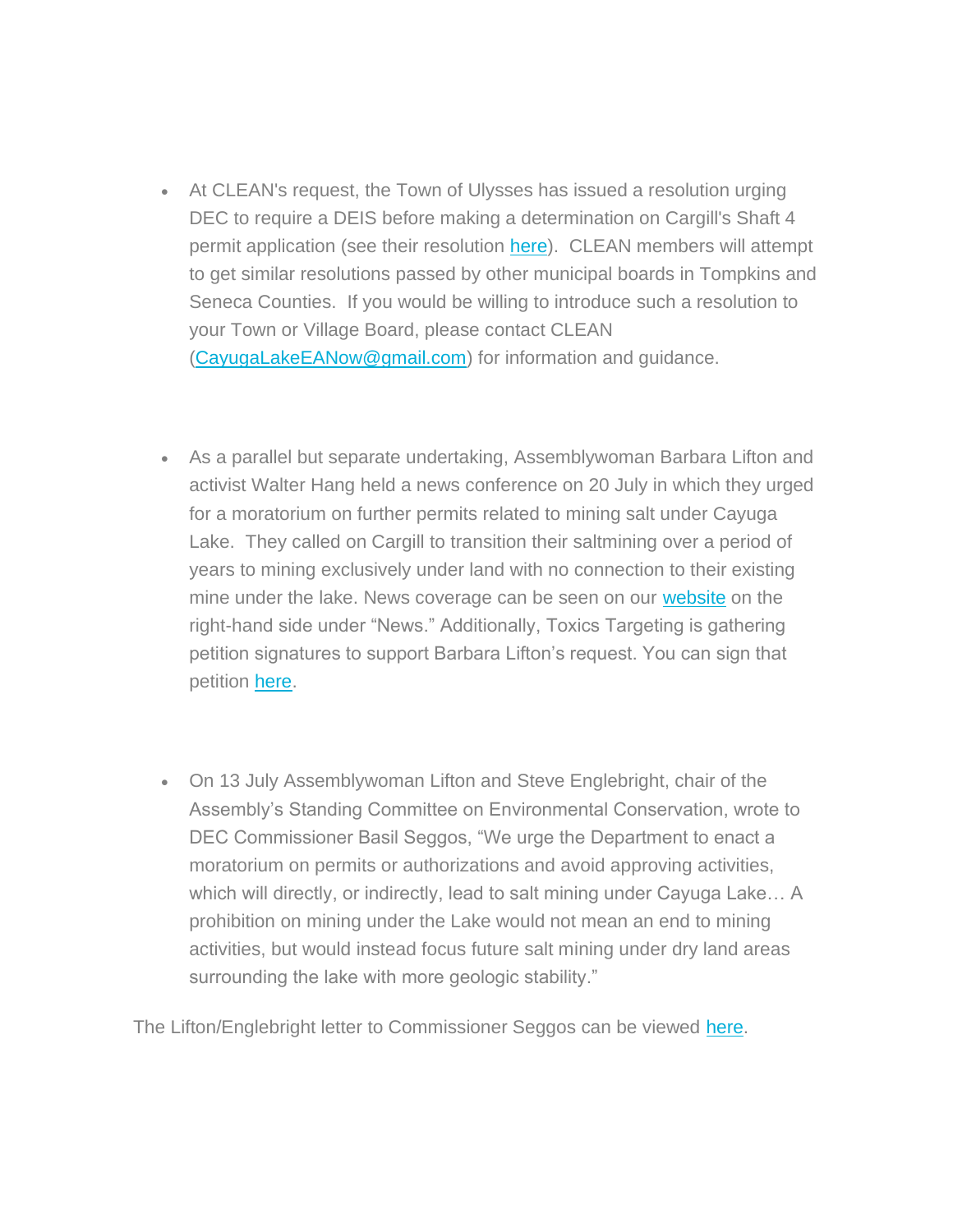- We continue to build our coalition to increase transparency and public awareness about what is occurring under Cayuga Lake. In 2016, Cargill switched from small-yielding pillars to large pillars in its mining panel U-74 due to "weak overburden strata." Cargill knows full-well that the Retsof Salt Mine collapsed in Livingston County during pillar technology transition in a zone of weak overburden strata. More concerning is the new information from the Warren-Furgeson report on the thickness of the overlying carbonate beam. Their report indicates that there is less carbonate beam protection over Cargill's current mining panels at the middle of Cayuga Lake than existed over the two mining panels that failed at Retsof in 1994.
- Response from the Salt Forum on June 13th was overall positive and we urge you to help us continue to build our momentum. Join us on Facebook [https://www.facebook.com/CayugaLakeEANow/], check out our website [\[http://www.cayugalake.org/content/view/CLEAN\]](http://www.cayugalake.org/content/view/CLEAN), and tell your friends and family to do the same!
- Lastly, a few years ago Harmful Algal Blooms (HABs) were not on anyone's radar, much like Lake salinization. CLEAN is promoting the precautionary principle when addressing issues of Lake water quality. If CLEAN did not exist and there was a major problem, folks would be saying, why did this major potential impact not receive adequate attention from the NYSDEC? [https://ithacavoice.com/2017/07/update-dec-reports](https://ithacavoice.com/2017/07/update-dec-reports-accumulation-toxic-algae-cayuga-lake-multiple-lake-access-points-closed/)[accumulation-toxic-algae-cayuga-lake-multiple-lake-access-points-closed/](https://ithacavoice.com/2017/07/update-dec-reports-accumulation-toxic-algae-cayuga-lake-multiple-lake-access-points-closed/)

Our work is just beginning. We need you, your ideas, your time, and—yes—your donations, to move forward. Specifically, we're looking for volunteers with experience in fundraising, since geological studies and legal advice are pretty